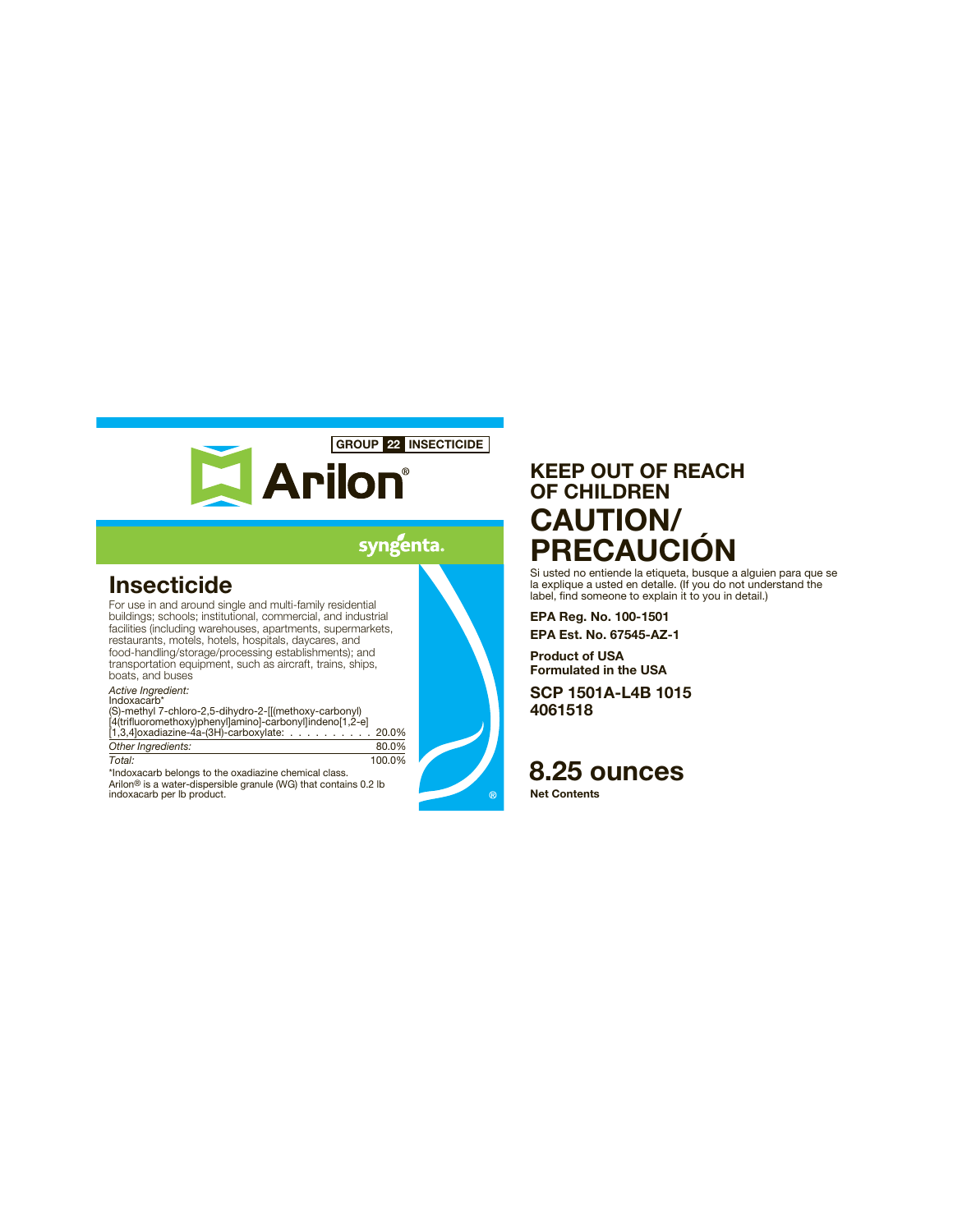| <b>FIRST AID</b>                                                                                                                                                               |                                                                                                                                                                                                                                                                                            |  |  |  |
|--------------------------------------------------------------------------------------------------------------------------------------------------------------------------------|--------------------------------------------------------------------------------------------------------------------------------------------------------------------------------------------------------------------------------------------------------------------------------------------|--|--|--|
| If swallowed                                                                                                                                                                   | • Call a poison control center or doctor immediately for treatment advice.<br>• Have person sip a glass of water if able to swallow. Do not induce vomiting unless told to do so by the poison control center or<br>a doctor.<br>• Do not give anything by mouth to an unconscious person. |  |  |  |
| If in eyes                                                                                                                                                                     | . Hold eye open and rinse slowly and gently with water for 15-20 minutes. Remove contact lenses, if present, after the first 5<br>minutes, then continue rinsing eye.<br>• Call a poison control center or doctor for treatment advice.                                                    |  |  |  |
| If on skin or<br>clothing                                                                                                                                                      | • Remove contaminated clothing. Rinse skin immediately with plenty of water for 15-20 minutes.<br>• Call a poison control center or doctor for treatment advice.                                                                                                                           |  |  |  |
| If inhaled                                                                                                                                                                     | • Move person to fresh air. If person is not breathing, call 911 or an ambulance, then give artificial respiration, preferably by<br>mouth-to-mouth, if possible.<br>• Call a poison control center or doctor for treatment advice.                                                        |  |  |  |
| Have the product container or label with you when calling a poison control center or doctor, or going for treatment.                                                           |                                                                                                                                                                                                                                                                                            |  |  |  |
| <b>HOT LINE NUMBER</b><br>For 24-Hour Medical Emergency Assistance (Human or Animal) or Chemical Emergency Assistance (Spill, Leak, Fire, or Accident),<br>Call 1-800-888-8372 |                                                                                                                                                                                                                                                                                            |  |  |  |

## **PRECAUTIONARY STATEMENTS**

#### **Hazards to Humans and Domestic Animals**

#### **CAUTION**

Harmful if swallowed. Causes moderate eye irritation. Harmful if absorbed through skin. Avoid contact with skin, eyes or clothing. Wash thoroughly<br>with soap and water after handling. Harmful if inhaled. Avoid breathing (du

*continued…*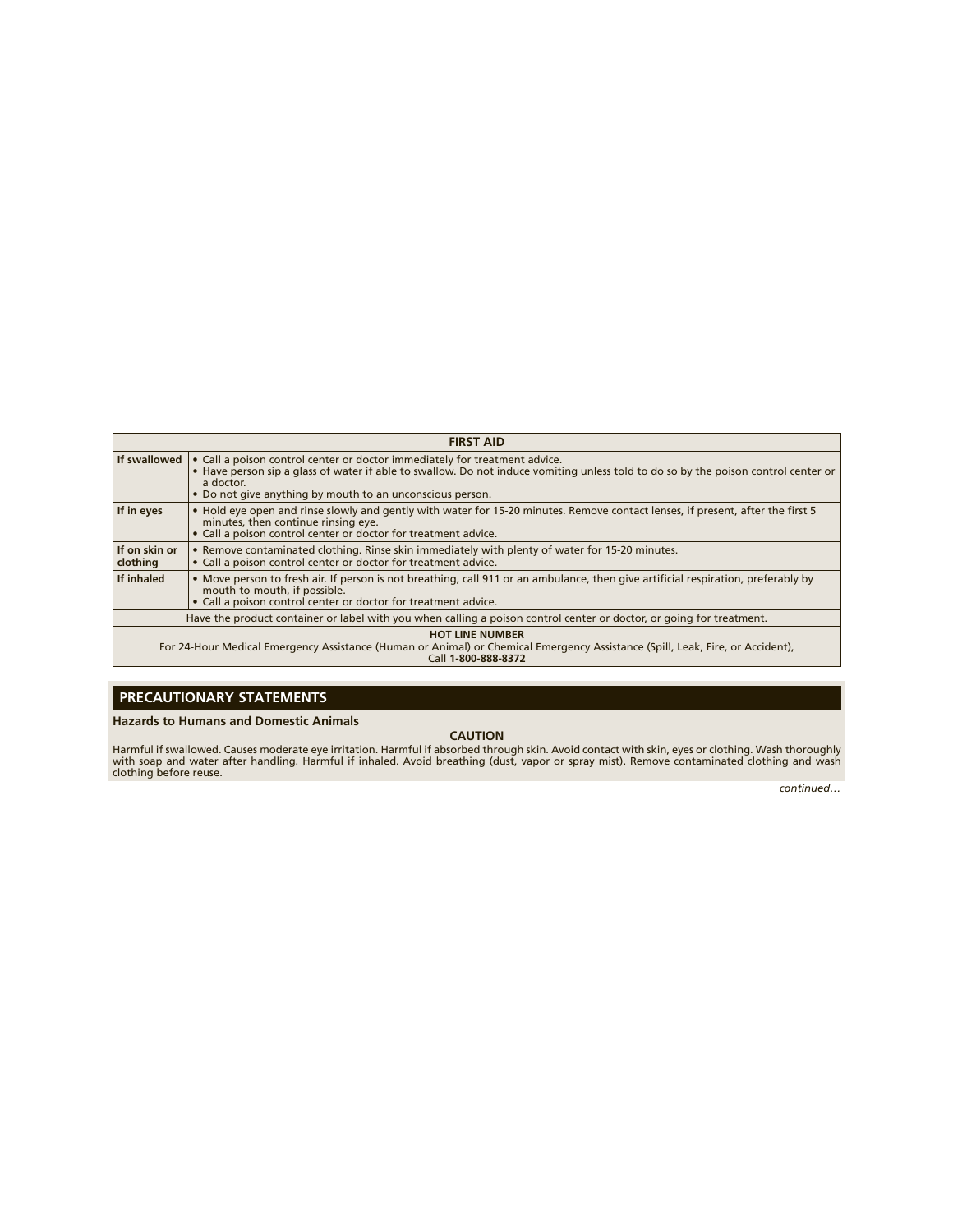## **PRECAUTIONARY STATEMENTS** *(continued)*

## **Personal Protective Equipment (PPE)**

All pesticide handlers (mixers, loaders and applicators) must wear:

- Shirt and long pants
- Waterproof gloves Shoes plus socks
- 

Follow manufacturer's instructions for cleaning/maintaining personal protective equipment (PPE). If no such instructions for washables are available,<br>use detergent and hot water. Keep and wash PPE separately from other lau

#### **User Safety Recommendations**

#### **Users Should:**

- Wash hands before eating, drinking, chewing gum, using tobacco or using the toilet.
- Remove clothing/PPE immediately if pesticide gets inside. Then wash thoroughly and put on clean clothing.
- Remove PPE immediately after handling this product. Wash the outside of gloves before removing. As soon as possible, wash thoroughly and change into clean clothing.

#### **Environmental Hazards**

This pesticide is toxic to fish and aquatic invertebrates. Do not apply directly to water, to areas where surface water is present or to intertidal areas below<br>the mean high water mark. Do not contaminate water when dispos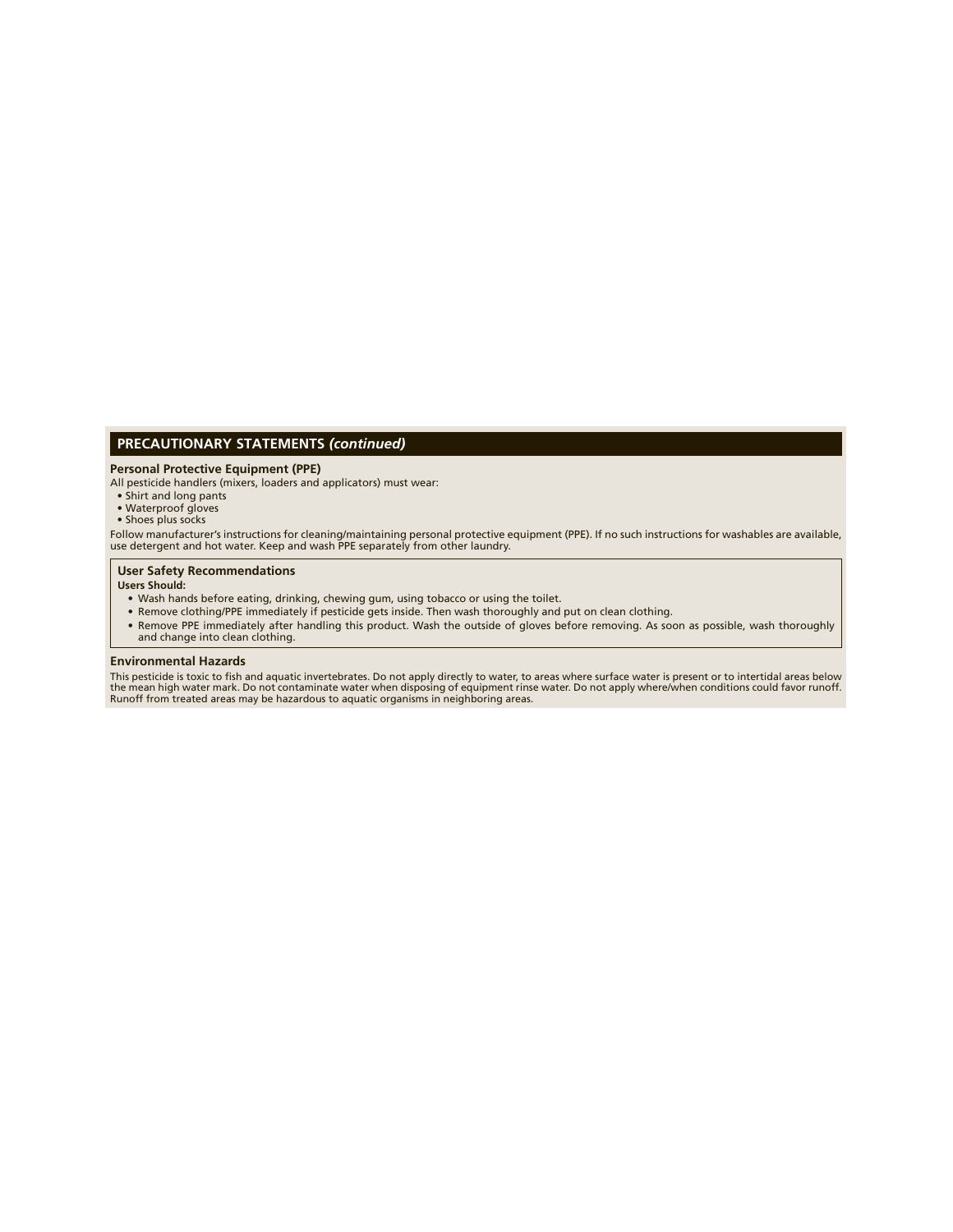## **DIRECTIONS FOR USE**

It is a violation of Federal law to use this product in a manner inconsistent with its labeling.

Read entire label before using this product. Syngenta will not be responsible for losses or damages resulting from use of this product in any manner not specifically stated on this label or other labels or bulletins published by Syngenta. User assumes all risks associated with such non-specified use.

## **PRODUCT INFORMATION**

Arilon is a water-dispersible granule concentrate that contains the non-repellent active ingredient indoxacarb. When applied following label directions, Arilon is effective at controlling a wide range of listed insect pests common in urban environments.

After dilution in water, Arilon forms a suspension for making applications. Arilon is formulated to not stain or damage building surfaces where<br>water applied alone causes no damage. It is still recommended that before a fi determine whether staining will occur.

#### **Ants**

Ants contacting hard surfaces recently treated with Arilon (or fresh deposits) may transfer lethal doses to other (untreated) ants. Brief or limited exposures to fresh Arilon deposits on porous or non -porous surfaces (or across a wide range of surfaces) are still effective at killing ants.

#### **Flies**

Arilon applied to hard surfaces (i.e., non-porous or indoortype environments) is effective at controlling house flies and fruit flies.

## **Resistance Management**

**GROUP 22 INSECTICIDE**

Arilon is a Group 22 Insecticide that contains the active ingredient indoxacarb. Due to the inherent risk of the development of resistance to any pesticide product, it is strongly advised that Arilon be used in a sound resistance-management program. Treatment may not be effective against labeled pests if Arilon-tolerant strains develop.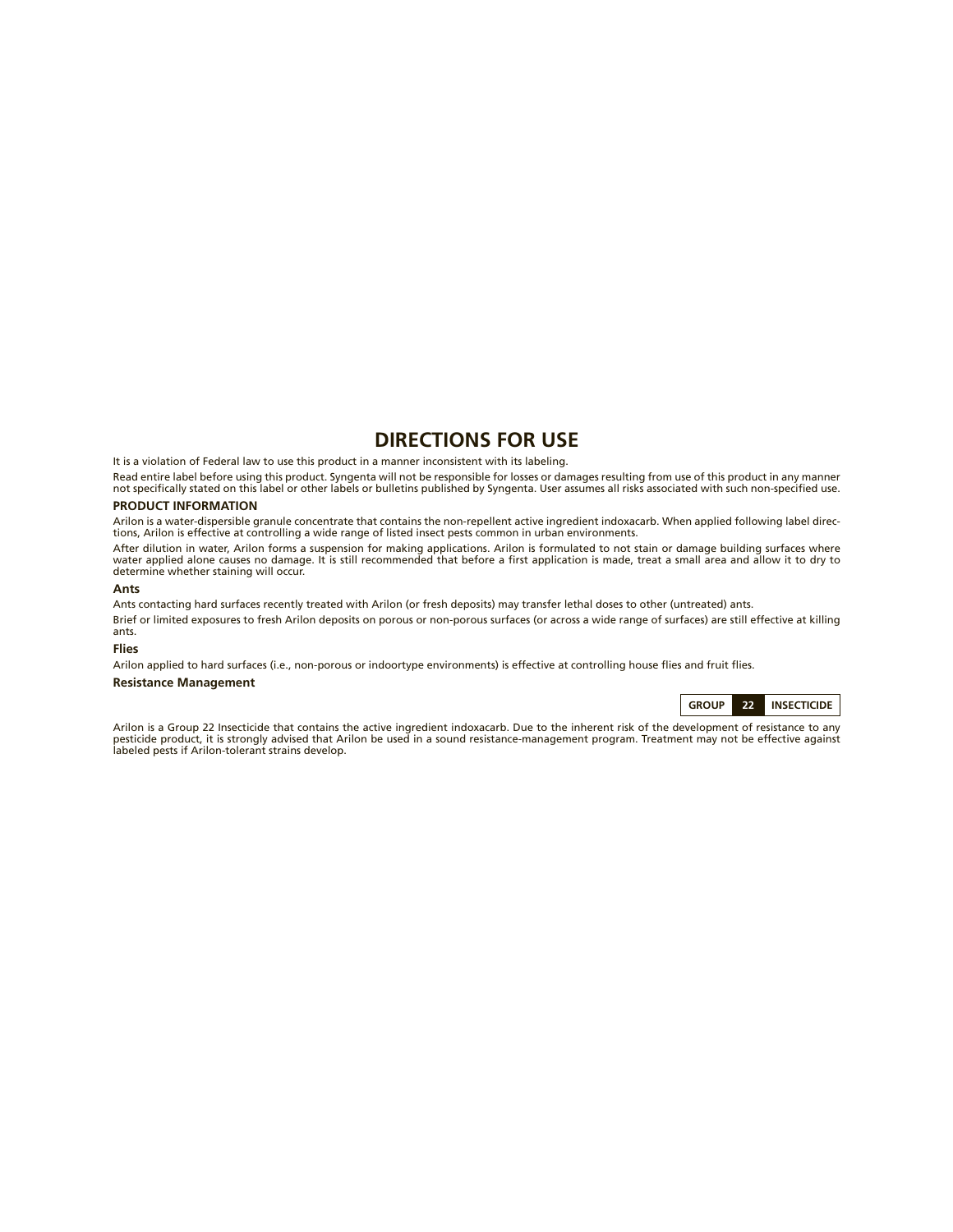It is recommended to follow the following resistance management practices that may include, but are not limited to:

- Rotating Arilon with products with different modes of action;
- Avoiding treatment of successive generations with Arilon;<br>• Using labeled rates at specified spray intervals.
- 

For additional information about implementing these or other resistance management practices, consult your local Extension Specialist or Syngenta representative.

#### **USE RESTRICTIONS AND PRECAUTIONS**

- DO NOT formulate this product into other end-use products without written permission of Syngenta.
- **Chemigation: DO NOT** apply this product through any type of irrigation system.
- **DO NOT** apply this product in commercial nurseries and greenhouses or on sod farms. Not for use on plants being grown for sale or other com-
- mercial use, or for commercial seed production. • Keep people and pets away from treated areas until treatment has dried.
- **DO NOT** apply a broadcast or general surface application to interior surfaces of residential or commercial structures.
- **DO NOT** apply this product to pets or edible crops.
- **DO NOT** use water-based sprays of Arilon in or on electrical equipment or outlets due to possible shock hazard.
- At residential sites, all food-processing surfaces and utensils in the treatment area must be covered during treatment or thoroughly washed before reuse.
- DO NOT apply this product in patient rooms or in any rooms being occupied including rooms occupied by the elderly or infirm.
- **DO NOT** apply to classrooms when in use.
- **DO NOT** apply to institutions (e.g., libraries and recreational facilities) when occupants are present in the immediate area/room being treated.
- **DO NOT** clean equipment near wells, water sources or desirable vegetation. Dispose of waste rinse water in accordance with local regulations.
- For outdoor applications in California, refer to **Table 2**.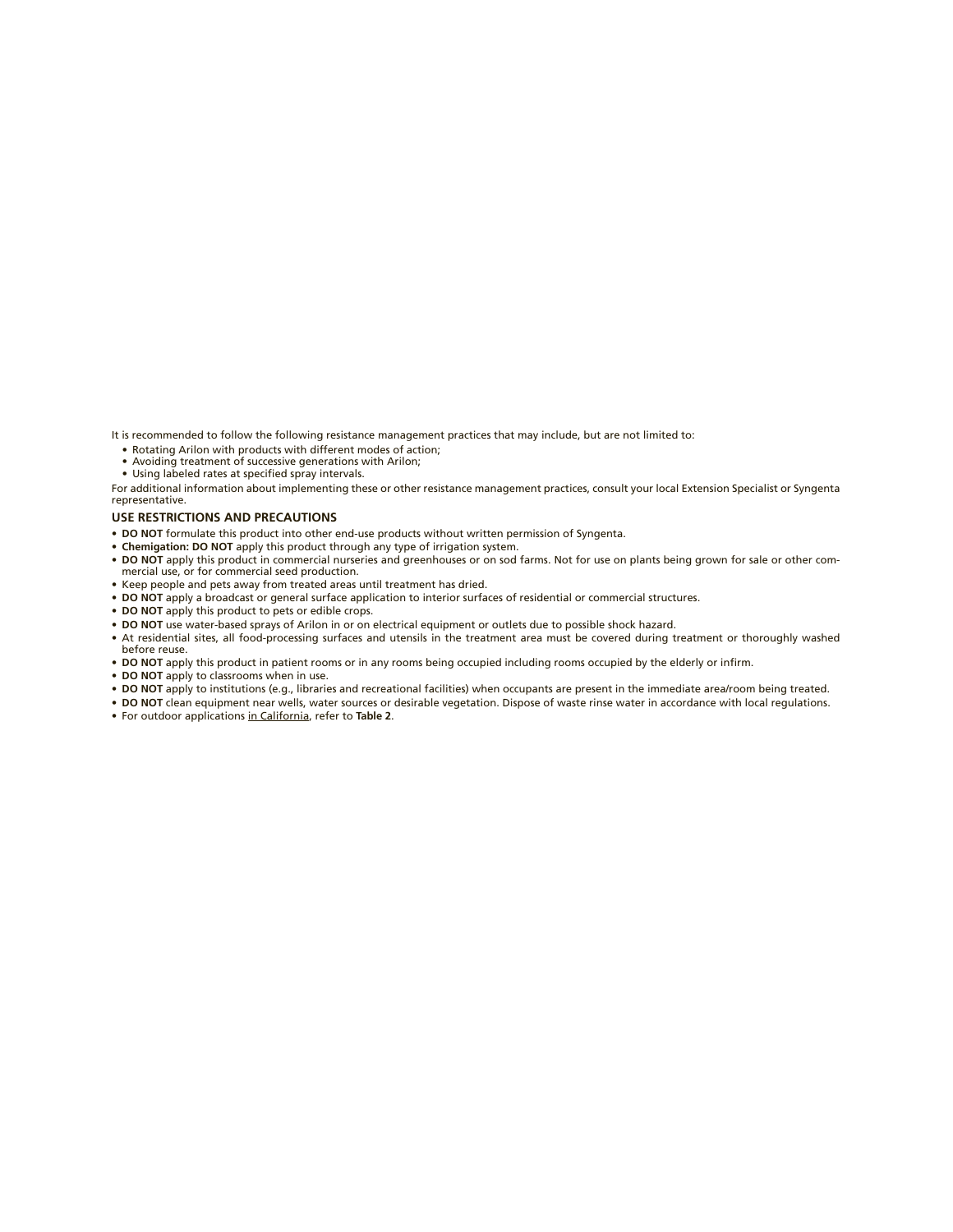## **APPLICATION MIXING DIRECTIONS**

## **TABLE 1: Dilution Chart for Arilon:**

| <b>Volume (gallons) of Water to Use</b> | <b>Desired End Use Application Rate</b> | <b>Amount of Arilon needed</b> |
|-----------------------------------------|-----------------------------------------|--------------------------------|
|                                         | 0.05%                                   | 0.33 oz                        |
|                                         | 0.10%                                   | 0.66 oz                        |
| 3                                       | 0.05%                                   | 1.0 oz                         |
|                                         | 0.10%                                   | 2.0 oz                         |
| 5                                       | 0.05%                                   | 1.7 oz                         |
|                                         | 0.10%                                   | 3.3 oz                         |
| 25                                      | 0.05%                                   | 8.25 oz                        |
|                                         | 0.10%                                   | 16.5 oz                        |
| 50                                      | 0.05%                                   | 16.5 oz                        |
|                                         | 0.10%                                   | 33.0 oz                        |

## **Steps When Mixing:**

**IMPORTANT: Do not pour Arilon into an empty tank.**

1. Clean application tank prior to using Arilon.

2. Fill application tank with water to about half of desired volume.

3. Pour the appropriate amount of Arilon into tank.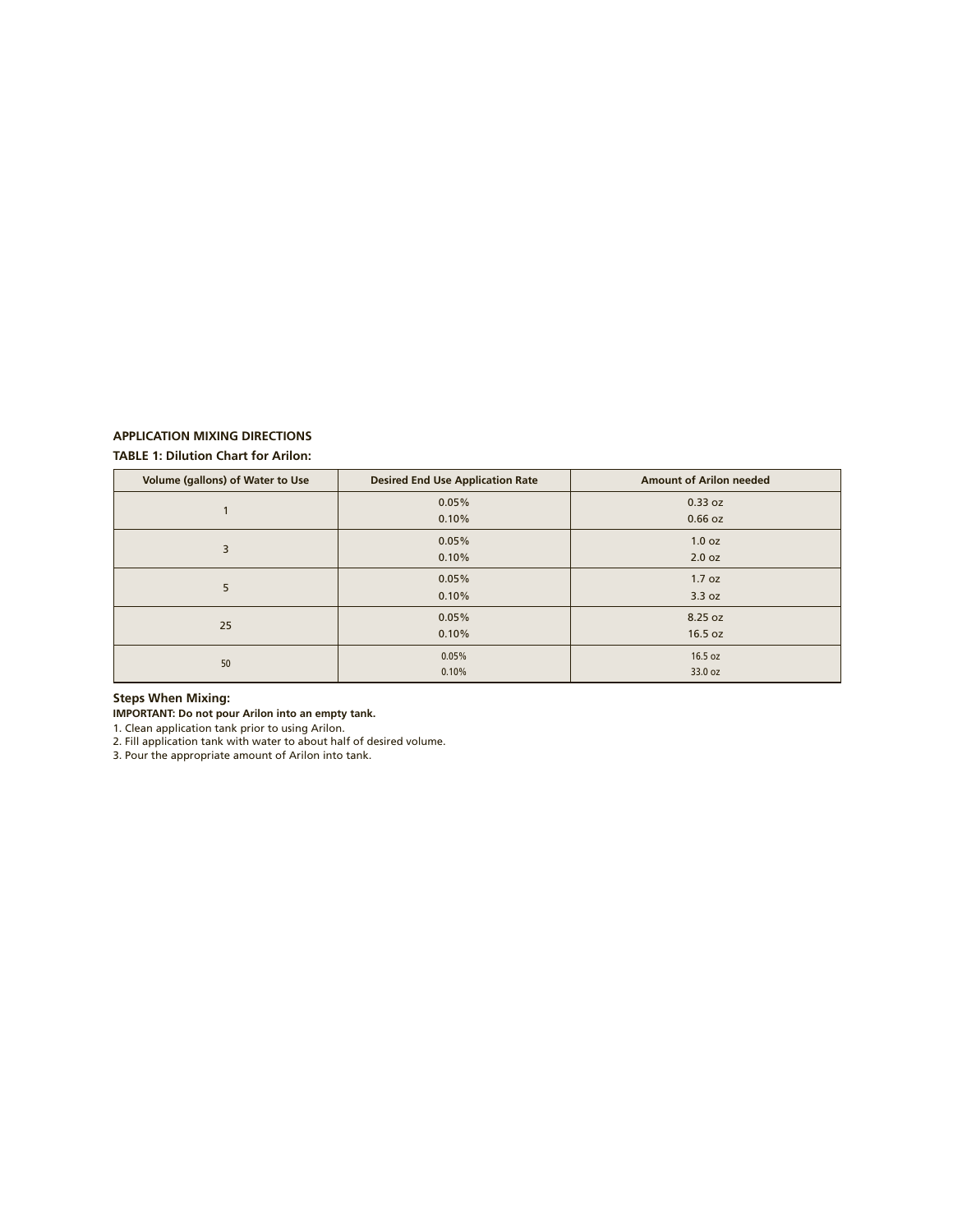4. Agitate.

5. Fill tank with remaining half volume of water and agitate again.

6. Treatment mixture is now ready to apply. If treatment mixture sits in the tank for extended periods, re- agitate prior to application.

#### **APPLICATION VOLUMES**

For indoor use, apply no more than 1 gallon per 1,000 sq ft. For exterior use with backpack or other hand sprayers, 1-4 gallons per 1,000 sq ft is<br>recommended. The maximum volume for exterior use is 4 gallons per 1,000 sq

For exterior use on medium to heavy infestations of pests, porous surfaces, complex sites, such as dense perimeter landscaping, or for maximum residual performance, use higher specified volumes.

### **Large-Volume Exterior Applications**

If applying Arilon to exterior of structures using high-volume power-spray equipment, Arilon can be diluted to less than 0.05% concentration. For<br>example, if targeted spray volume is 5 gallons of spray per 1,000 sq ft, mix structures.

#### **CALIFORNIA RESTRICTIONS ON EXTERIOR APPLICATIONS:**

When applying Arilon to the exterior of structures, **do not** exceed the limitations listed in the following table.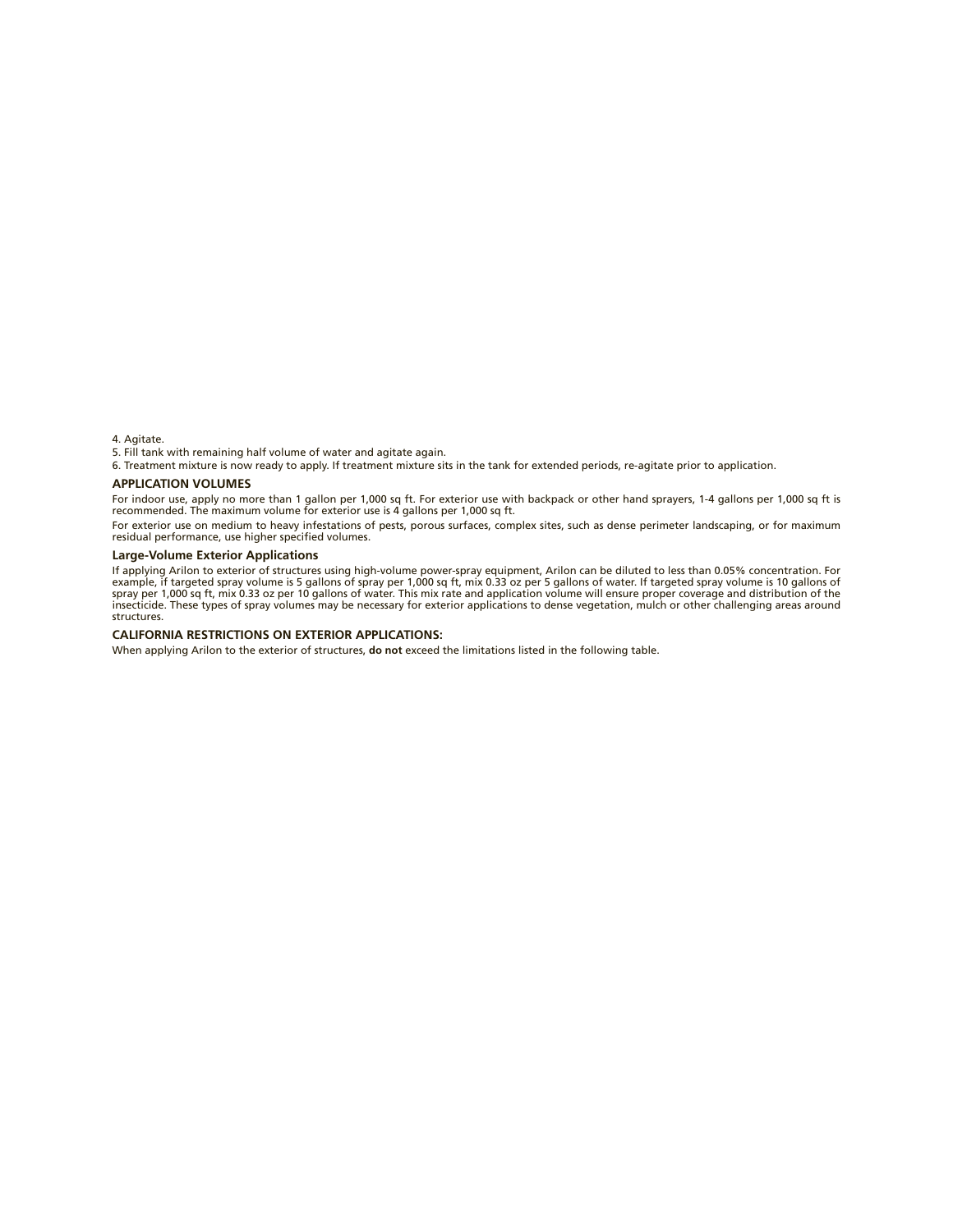**TABLE 2: Directions for Outdoor Use in California**

| <b>Small-Volume Applications Using Backpack or Hand-held Applicators</b> |                                  |                                                    |                                             |                                                          |  |  |  |
|--------------------------------------------------------------------------|----------------------------------|----------------------------------------------------|---------------------------------------------|----------------------------------------------------------|--|--|--|
| Volumes $\leq$ 3 Gallons per 1,000 sq ft                                 |                                  |                                                    |                                             |                                                          |  |  |  |
| <b>Amount of Arilon</b><br>per Gallon (oz)                               | <b>Dilution</b><br>Concentration | <b>Application Volume<sup>1</sup></b><br>(gallons) | <b>Minimum Treatment</b><br>Interval (days) | <b>Maximum Number of</b><br><b>Applications per Year</b> |  |  |  |
| 0.33                                                                     | 0.05%                            | $1 - 3$                                            | 30                                          | 12                                                       |  |  |  |
| 0.66                                                                     | 0.10%                            | $1 - 1.5$                                          | 30                                          | 12                                                       |  |  |  |
| <b>High-Volume Applications Using Power Sprayers</b>                     |                                  |                                                    |                                             |                                                          |  |  |  |
| Volumes $\geq$ 3 Gallons per 1,000 sq ft                                 |                                  |                                                    |                                             |                                                          |  |  |  |
| <b>Amount of Arilon</b><br>per 10 Gallons (oz)                           | <b>Dilution</b>                  | <b>Application Volume1</b>                         | <b>Minimum Treatment</b>                    | <b>Maximum Number of</b>                                 |  |  |  |
|                                                                          | Concentration                    | (gallons)                                          | Interval (days)                             | <b>Applications per Year</b>                             |  |  |  |
|                                                                          |                                  | 3                                                  | 30                                          | 12                                                       |  |  |  |
| 3.3                                                                      | 0.05%                            | 4                                                  | 30                                          | 4                                                        |  |  |  |
| 1.7                                                                      | 0.025%                           | $4 - 7$                                            | 30                                          | 6                                                        |  |  |  |
| 0.66                                                                     | 0.010%                           | $4 - 10$                                           | 30                                          | 12                                                       |  |  |  |

1Volumes listed in gallons per 1,000 sq ft area treated.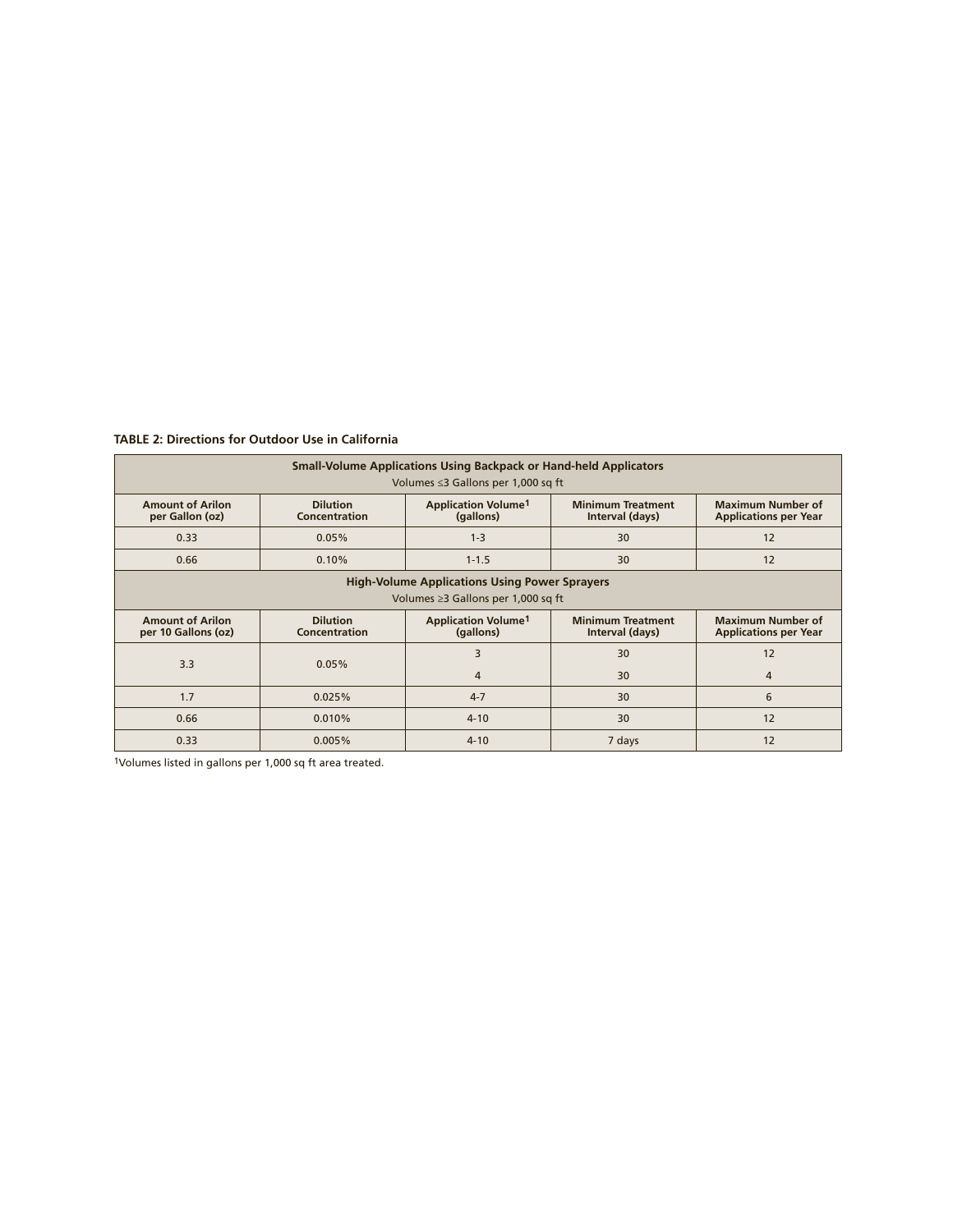**TABLE 3: General Household Pests**

| <b>Pests Controlled</b>                                                                             | <b>Concentration of Active Ingredient</b><br>in Final Dilution | Rates for Mixing <sup>5</sup>                                       |
|-----------------------------------------------------------------------------------------------------|----------------------------------------------------------------|---------------------------------------------------------------------|
| Ants<br><b>Beetles</b>                                                                              | $0.05\% - 0.1\%$ <sup>1</sup>                                  | To mix 0.05% concentration:<br>Use 0.33 oz Arilon per gallon water. |
| Boxelder bugs<br>Carpenter bees <sup>2</sup><br>Centipedes                                          |                                                                | To mix 0.1% concentration:<br>Use 0.66 oz Arilon per gallon water.  |
| Cockroaches<br><b>Crickets</b><br>Earwigs                                                           |                                                                |                                                                     |
| Fleas<br>Flies <sub>3</sub>                                                                         |                                                                |                                                                     |
| Grasshoppers<br>Kudzu bugs<br><b>Millipedes</b>                                                     |                                                                |                                                                     |
| Pantry Pests (including beetles such as granary<br>weevil and saw-toothed grain beetle)<br>Pillbugs |                                                                |                                                                     |
| Silverfish<br>Sowbugs                                                                               |                                                                |                                                                     |
| <b>Springtails</b><br>Stink bugs (including brown marmorated stink<br>bug)                          |                                                                |                                                                     |
| Termites <sup>4</sup><br>Wasps <sup>2</sup>                                                         |                                                                |                                                                     |

1For heavy infestations or extreme environmental conditions, use the higher rate listed.

2Arilon is not a quick knockdown agent.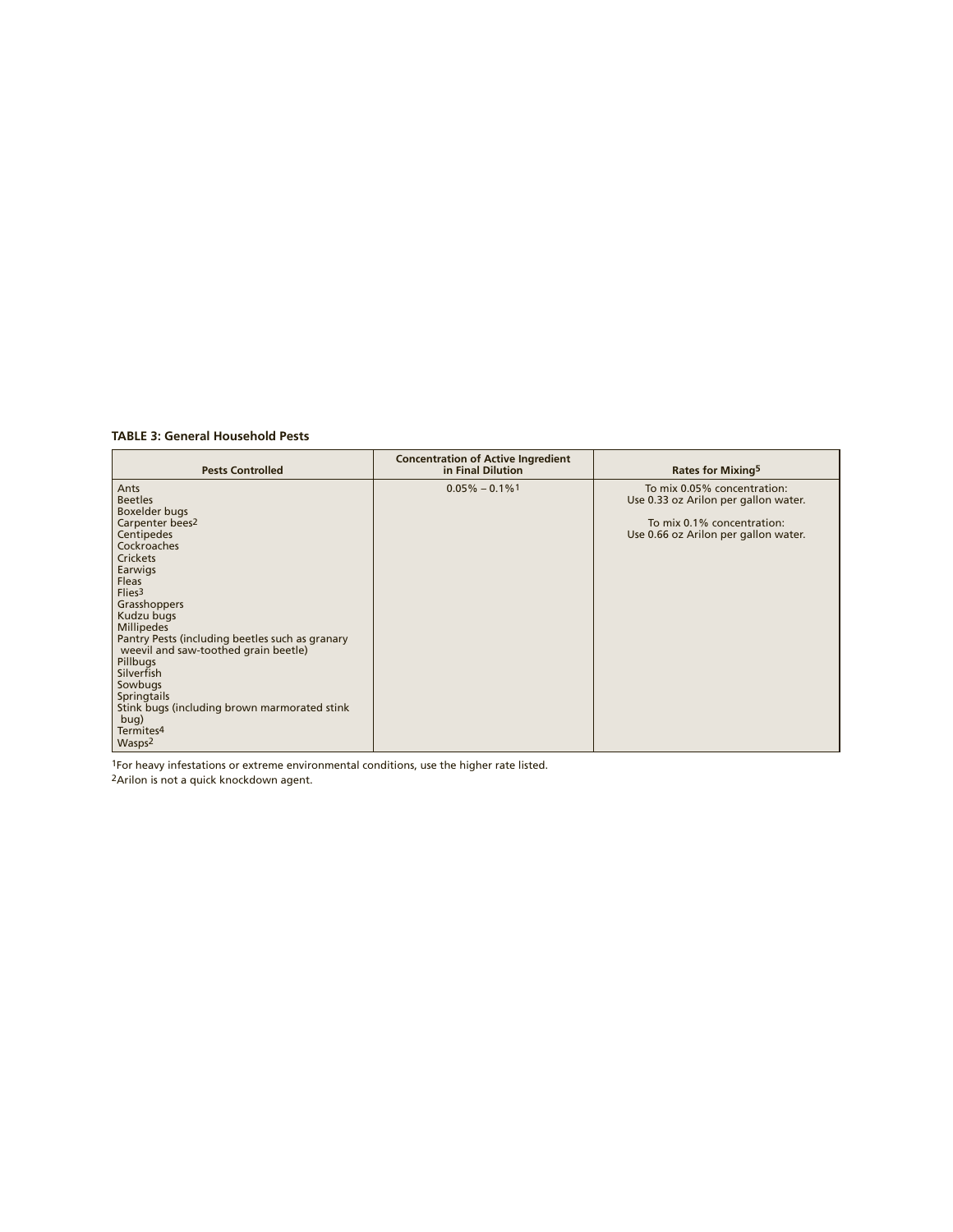3For stable flies or permethrin-resistant house flies, use higher concentration (0.1%).

4This product is not to be used as sole protection against termites, as it is not designed to offer structural protection and will not prevent future infestations. Refer to section on termites for further information.

5For outdoor applications in California, refer to **Table 2**.

#### **APPLICATION DIRECTIONS**

#### **Ants**

Arilon is effective at controlling ants. Apply using a treatment solution containing 0.05%–0.1% indoxacarb in water (refer to Arilon dilution chart). For heavy infestations of ants and/or extreme environmental conditions, use the 0.1% rate.

**Indoors:** Apply Arilon using a coarse low-pressure spray as a spot or crack and crevice treatment at a maximum volume of 1 gallon per 1,000 sq ft<br>that targets active ant trails, nests, or other infested areas or areas sus not limited to, pest entry sites, attics, wall voids, behind cabinets or equipment, under counters or appliances, along baseboards and reticulation systems. Arilon may be applied as a crack and crevice or spot application using ULV equipment such as a Micro Injector® or Actisol® machine.

**Outdoors:** Apply Arilon using a coarse, low-pressure spray as a spot, crack-and-crevice, general surface or perimeter banded treatment to control or prevent ant infestations. A perimeter band of 10 ft, for example, can include 3 ft up the exterior wall and out to 7 ft of horizontal substrate<br>away from the wall base. Treat heavier infestations or more complex substra Refer to volume directions earlier in this label for more information. In addition to exterior structural elements, outdoor nesting sites such as refuse collection areas, flower/mulch beds, adjacent tree holes, surrounding turf areas, crawl spaces, or other nest/foraging sites, and foraging trails can be treated. Treat ant nests or mounds directly using 1–2 gallons of treatment dilution per mound. Surfaces commonly used by ants for foraging such as outdoor edges/frames of windows, doors, utility penetrations, roof lines or eaves, and other structural edges may also be treated.

See **Table 2** for Directions for Outdoor Use in California.

#### Beetles, Boxelder Bugs, Centipedes, Crickets, Earwigs, Grasshoppers, Kudzu Bugs, Millipedes, Pillbugs, Silverfish, Sowbugs, **Springtails and Stink Bugs**

Arilon is effective at controlling beetles, boxelder bugs, centipedes, crickets, earwigs, grasshoppers, kudzu bugs, millipedes, pillbugs, silverfish,<br>sowbugs, springtails and stink bugs. Apply using a treatment solution co heavy infestations and/or extreme environmental conditions, use the higher listed rate.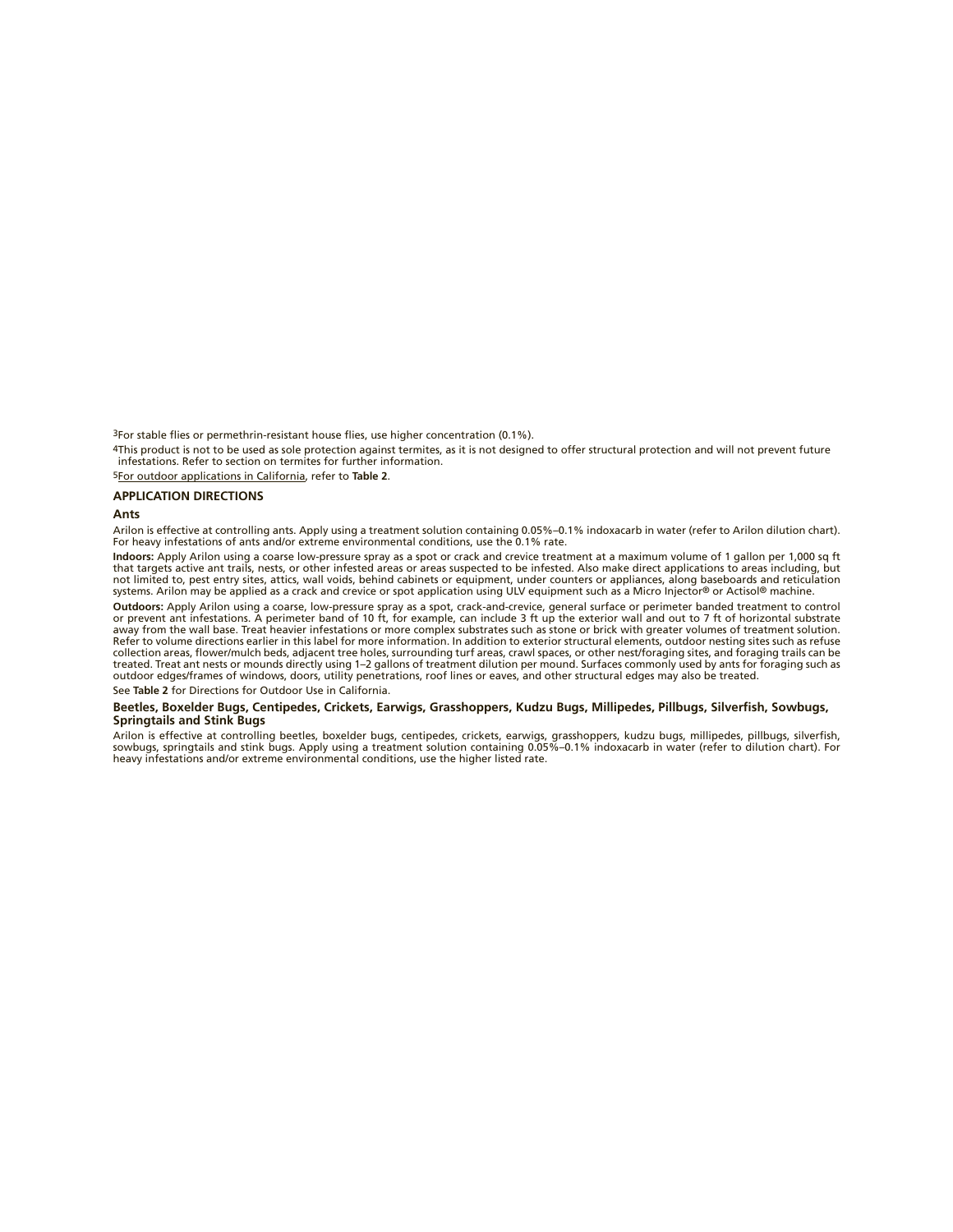**Indoors:** Apply Arilon using a coarse low-pressure spray as a spot or crack-and-crevice treatment at a maximum volume of 1 gallon per 1,000 sq ft that targets infested areas or areas suspected to be infested. Direct applications can be made to areas including, but not limited to, pest entry sites, attics, wall voids, behind cabinets or equipment, under counters or appliances, along baseboards, storage rooms, garage areas, basements and reticulation systems.

**Outdoors:** Apply Arilon using a coarse, low-pressure spray as a spot, crack-and-crevice, general surface or perimeter banded treatment to control listed insect pests and to help prevent these nuisance pests from invading the structure. A perimeter band of 10 ft, for example, can include 3 ft up the exterior wall and out to 7 ft of horizontal substrate, away from the wall base. Treat heavier infestations or more complex substrates, such as stone or brick, with higher volumes of treatment solution. Refer to volume directions earlier in this label for more information.

See **Table 2** for Directions for Outdoor Use in California.

#### **Carpenter Bees**

Arilon is effective at killing carpenter bees. Direct application to bees and their nests should be made to improve treatment to galleries.

When treating bee galleries, complete coverage of wood surfaces is important for optimal control. Note: Arilon will provide adequate control but is not a quick knockdown agent.

#### **Cockroaches**

Arilon is effective at controlling cockroaches. Apply using a solution containing 0.05%–0.1% indoxacarb in water (refer to Arilon dilution chart). For heavy infestations of cockroaches and/or extreme environmental conditions, use the higher listed rate.

**Indoors:** Apply Arilon using a coarse, low-pressure, spot or crack-and-crevice treatment at a maximum volume of 1 gallon per 1,000 sq ft that targets areas of cockroach infestation or areas known or suspected to be cockroach harborage sites. Direct applications can be made to areas including, but not limited to, pest entry sites, attics, wall voids, behind cabinets or equipment, under counters or appliances, along baseboards and reticulation systems. Arilon may be applied as a crack and crevice or spot application using ULV equipment, such as a Micro Injector® or Actisol® machine.

**Outdoors**: Apply Arilon using a coarse, low-pressure spray as a spot, crack-and-crevice, general surface or perimeter banded treatment to control or<br>prevent cockroach infestations. A perimeter band of 10 ft, for example, Refer to volume directions earlier in this label for more information. In addition to exterior structural elements, outdoor breeding sites, such as refuse collection areas, loading docks, adjacent tree holes, crawl spaces, or other sources of cockroach infestations, should be located and receive a treatment.

See **Table 2** for Directions for Outdoor Use in California.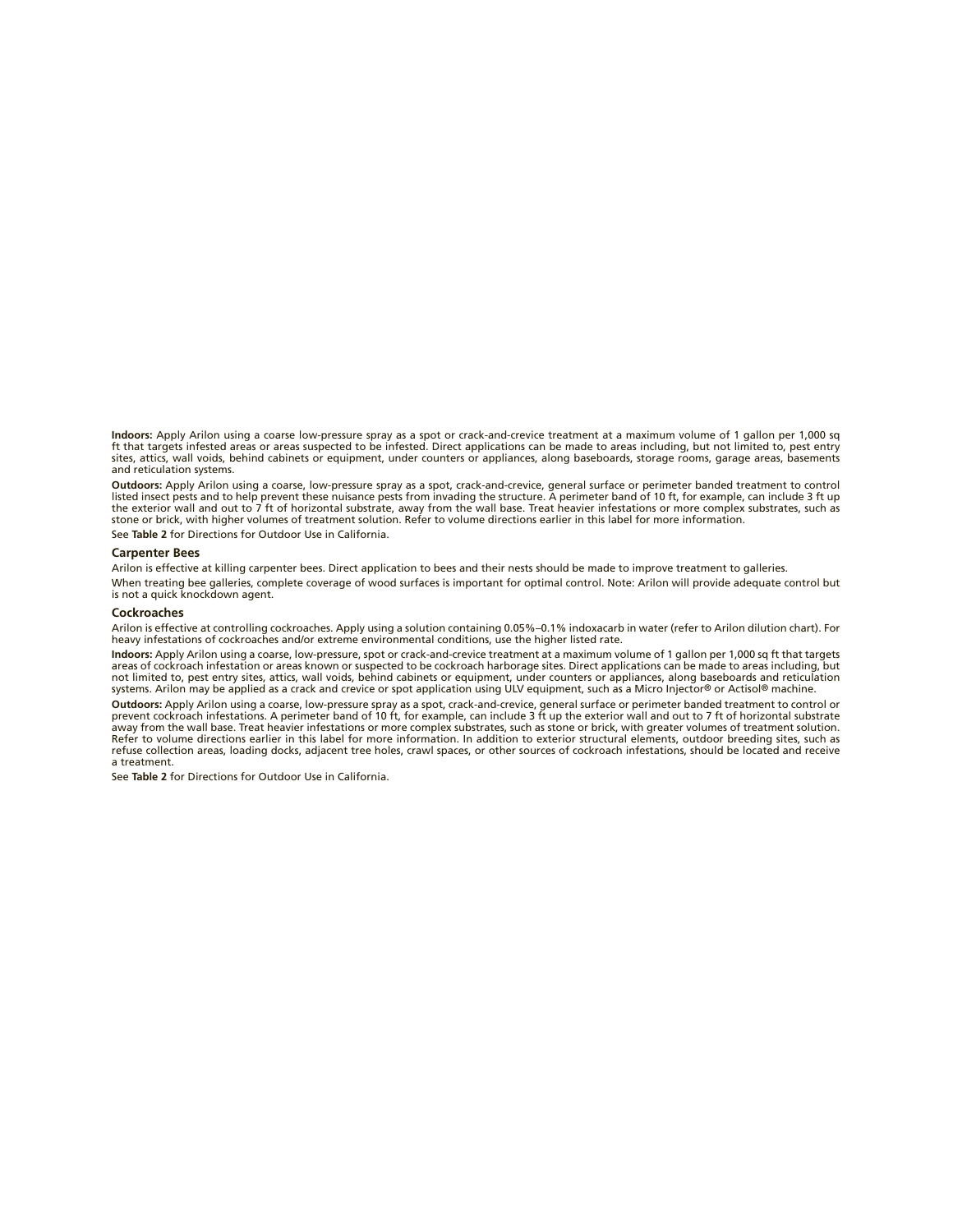#### **Fleas**

Arilon is effective at killing flea larvae and adults.

**Indoors:** Direct application as crack-and-crevice or spot treatment to and around pet bedding areas and other known breeding areas of adult or larval fleas.

**Outdoors**: Direct application as spot or broadcast treatment within perimeter of structures known to harbor fleas. Use of higher volume (2-4 gallons<br>per 1,000 sq ft) will provide better coverage in most outdoor substrates

See **Table 2** for Directions for Outdoor Use in California.

#### Flies (including permethrin-resistant house flies)

Arilon is effective at killing house flies, fruit flies and other filth/flesh flies. Arilon is also effective at killing stable flies and permethrin-resistant house flies using a higher concentration (0.1%) spray dilution.

Indoors: Apply as a crack-and-crevice or spot application to fly resting areas at a maximum volume of 1 gallon per 1,000 sq ft.

Outdoors: Apply as a spot or surface/broadcast application directly to flies or to fly resting areas. Use of higher volumes (2-4 gallons per 1,000 sq ft) will provide better coverage in or on many outdoor substrates and areas.

See **Table 2** for Directions for Outdoor Use in California.

#### **Pantry Insect Pests**

Before application of Arilon, infested food materials must be removed and discarded. For control of pantry insect pests/stored product insect pests, including beetles such as granary weevil and saw-toothed grain beetle, apply Arilon as a crack-and-crevice or spot treatment at a maximum volume<br>of 1 gallon per 1,000 sq ft to infested areas, focusing on cracks in food sto

#### **Termites**

Arilon will kill subterranean termite species of *Coptotermes, Heterotermes, Reticulitermes,* and *Zootermopsis* dampwood termites. This product will kill workers and/or winged reproductive forms of termites present at the time of application only. Application of this product will not provide structural protection nor substitute for mechanical alteration, soil or foundation treatment with termiticide. This product is not to be used as sole protection against termites as it is not designed to offer structural protection and will not prevent future infestations. A professional inspection is recommended.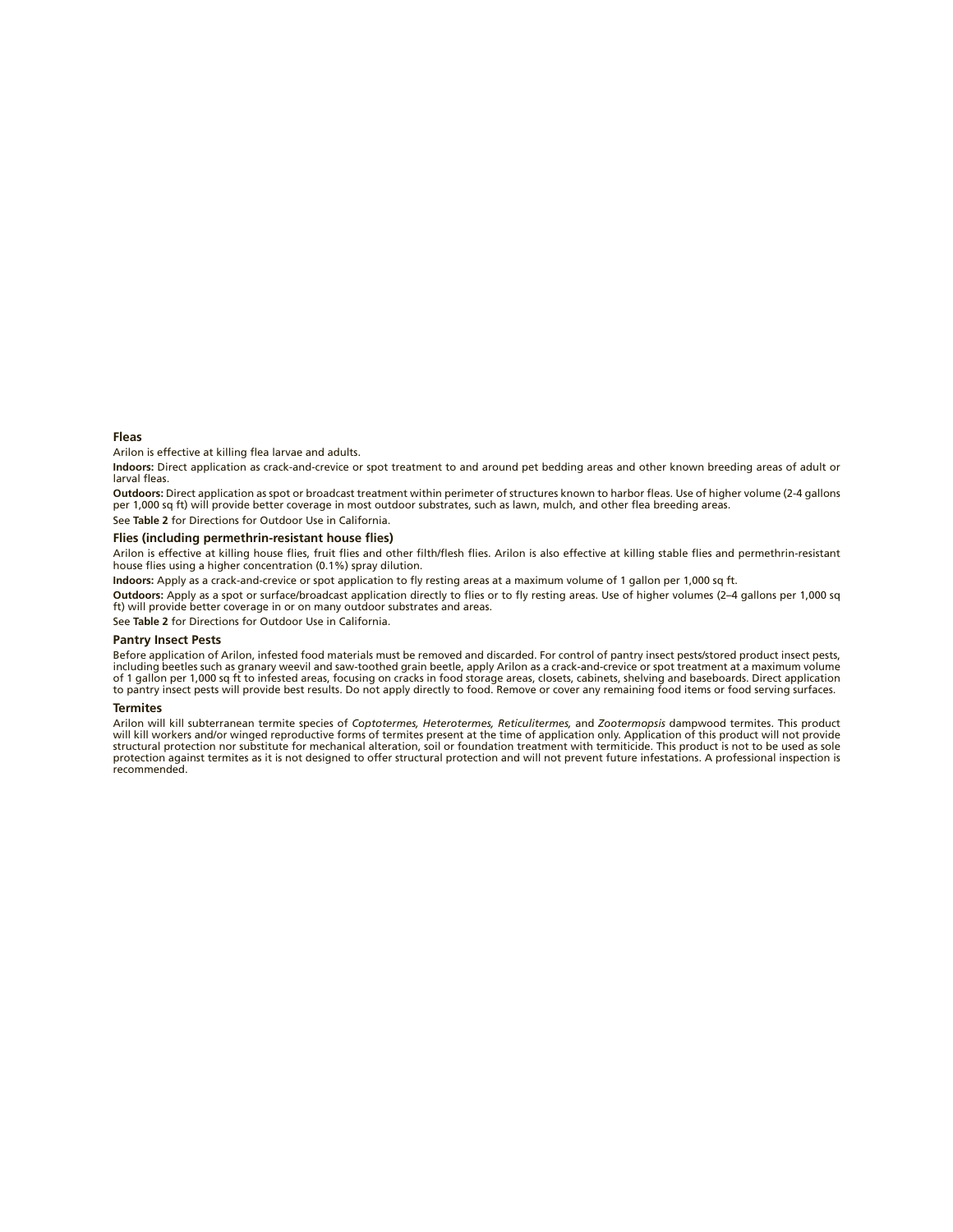Arilon can be applied as a spot treatment to kill active termites by applying as a coarse liquid spray at 1 gallon per 10 sq ft of infested area. Treat infested sites directly. Apply using a treatment solution containing 0.05%–0.1% indoxacarb in water (refer to Arilon dilution chart). For heavy infestations of termites and/or extreme environmental conditions, use the higher listed rate.

#### **Wasps**

Arilon is effective at killing wasps. Direct application to insects including nests should be made with pin stream or coarse spray. Ensure complete coverage when treating nests directly. Note: Arilon will provide adequate control but is not a quick knockdown agent.

#### **FOOD-HANDLING ESTABLISHMENTS**

(Food-handling establishments are places other than private residences in which food is held, processed, prepared or served.)

**Applications in Nonfood Areas:** Arilon may be used as a spot or crack-and-crevice treatment at a maximum volume of 1 gallon per 1,000 sq ft to control cockroaches in residential structures and the non -food areas of commercial, industrial, public and institutional buildings/structures, including restaurants, warehouses, food processing plants, supermarkets, hospitals, nursing homes, motels, hotels, schools, daycares, laboratories, computer facilities, aircraft, buses, boats/ships, trains, pet shops and zoos.

Non-food/non-feed areas include areas such as garbage rooms, lavatories, floor drains (to sewers), entries, and vestibules, offices, locker rooms, machine rooms, boiler rooms, garages, mop closets and storage (after bottling or canning). Refer to section below for use directions and restrictions when making applications in food/feed handling areas of Food/Feed Handling Establishments.

**Applications in Food/Feed-Handling Areas:** Application to food/feed areas of food/feed-handling establishments may be used as a spot or crackand-crevice treatment at a maximum volume of 1 gallon per 1,000 sq ft.

Food- and feed-handling areas include areas for receiving, storage, packing (canning, bottling, wrapping, boxing), preparing edible waste storage,<br>and enclosed processing systems (mills, dairies, edible oils, syrups). Serv

Apply into cracks and crevices using equipment designed to deliver a pin stream between different elements of construction, between floor and equipment, openings to voids and hollow spaces in walls, bases and equipment.

#### **Specific Restrictions:**

- Do not apply to areas or surfaces where food/feed, food utensils or food-processing surfaces may come into contact and become contaminated.
- Do not apply to areas that are routinely washed, such as cracks and crevices in tops of tables, food/feed preparation and prepared food holding surfaces.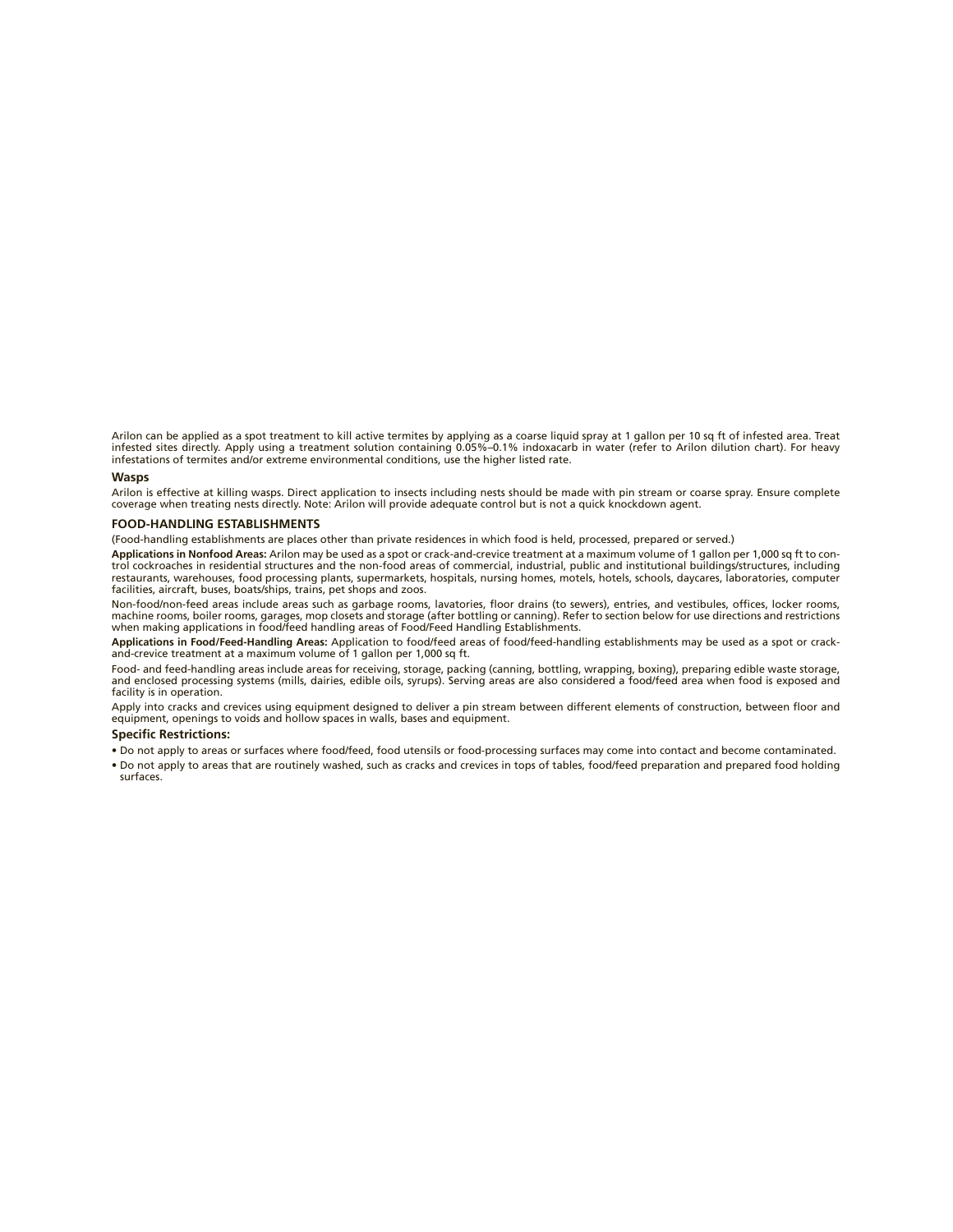#### **RE-TREATMENT DIRECTIONS**

Application to specific areas previously untreated can be made as necessary. Typical or maintenance applications can be made as frequently as necessary up to a maximum of once per month. For heavy infestations of insect pests that require more than one treatment application to gain control, retreatment is allowed 7 days after initial application.

## **STORAGE AND DISPOSAL**

Do not contaminate water, food or feed by storage or disposal.

**Pesticide Storage:** Store product in original container only in a location inaccessible to children and pets. Do not contaminate water, other pesticides, fertilizer, food or feed in storage.

**Pesticide Disposal:** Do not contaminate water, food or feed by storage or disposal. Pesticide wastes are acutely hazardous. Improper disposal of<br>excess pesticide, spray mixture or rinsate is a violation of Federal Law. If tions, contact your State Pesticide or Environmental Control Agency, or the Hazardous Waste representative at the nearest EPA Regional office for guidance.

Container Handling [plastic packets]: Non-refillable container. Do not reuse or refill this container. Completely empty plastic packet into application equipment. Then offer for recycling if available, or dispose of empty packet in the trash, in a sanitary landfill, or by incineration.

**Container Handling [bags]:** Non-refillable container. Do not reuse or refill this container. Completely empty bag into application equipment. Then<br>offer for recycling if available, or dispose of empty bag in the trash, in

Container Handling [less than or equal to 50 pounds]: Non-refillable container. Do not reuse or refill this container. Triple rinse container (or equivalent) promptly after emptying. Triple rinse as follows: Empty the remaining contents into application equipment or a mix tank. Fill the container 1/4 full with water and recap. Shake for 10 seconds. Pour rinsate into application equipment or a mix tank or store rinsate for later use or disposal. Drain for 10 seconds after the flow begins to drip. Repeat this procedure two more times. Then offer for recycling if available or puncture and dispose of in a sanitary landfill, or by incineration, or by other procedures approved by state and local authorities.

Container Handling [fiber drums with liners]: Non-refillable container. Do not reuse or refill this container. Completely empty liner by shaking and tapping sides and bottom to loosen clinging particles. Empty residue into application equipment. Then offer for recycling if available or dispose of liner in a sanitary landfill, or by incineration, or by other procedures approved by state and local authorities. If drum is contaminated and cannot be reused, dispose of it in the same manner as required for disposal of the liner.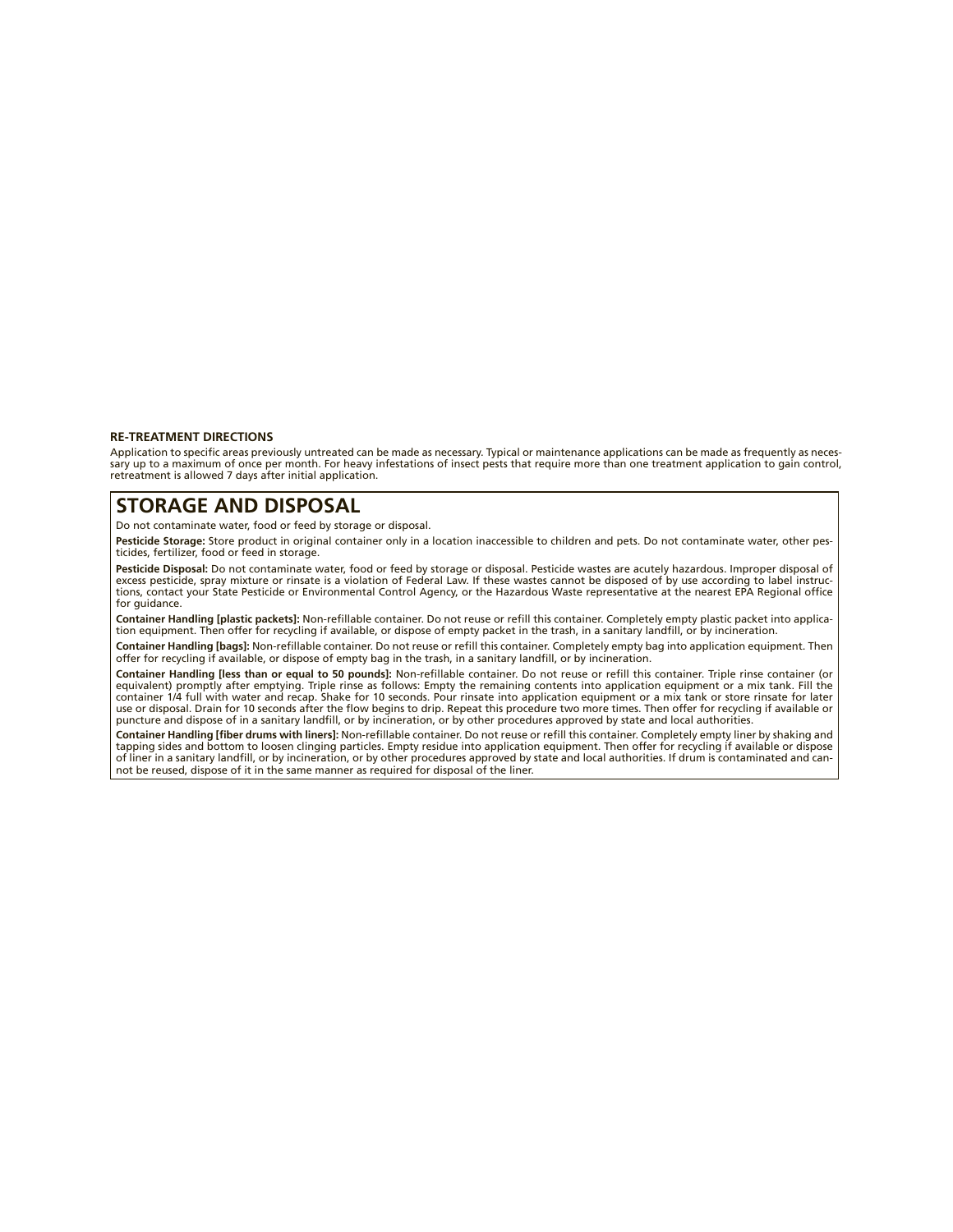### **CONDITIONS OF SALE AND LIMITATION OF WARRANTY AND LIABILITY**

**NOTICE:** Read the entire Directions for Use and Conditions of Sale and Limitation of Warranty and Liability before buying or using this product. If the terms are not acceptable, return the product at once, unopened, and the purchase price will be refunded.

The Directions for Use of this product must be followed carefully. It is impossible to eliminate all risks inherently associated with the use of this product. Crop injury, ineffectiveness or other unintended consequences may result because of such factors as manner of use or application, weather or crop conditions, presence of other materials or other influencing factors in the use of the product, which are beyond the control of Syngenta Crop Protection, LLC or Seller. To the extent permitted by applicable law, Buyer and User agree to hold Syngenta and Seller harmless for any claims relating to such factors.

Syngenta warrants that this product conforms to the chemical description on the label and is reasonably fit for the purposes stated in the Directions for Use, subject to the inherent risks referred to above, when used in accordance with directions under normal use conditions. To the extent permitted by applicable law: (1) this warranty does not extend to the use of this product contrary to label instructions or under conditions not reasonably foreseeable to or beyond the control of Seller or Syngenta, and, (2) Buyer and User assume the risk of any such use. To the extent<br>permitted by applicable law, SYNGENTA MAKES NO WARRANTIES OF MERCHANTABILITY OR

To the extent permitted by applicable law, in no event shall Syngenta be liable for any incidental, consequential or special damages resulting from the use or handling of this product. TO THE EXTENT PERMITTED BY APPLICABLE LAW, THE EXCLUSIVE REMEDY OF THE USER OR BUYER, AND THE<br>EXCLUSIVE LIABILITY OF SYNGENTA AND SELLER FOR ANY AND ALL CLAIMS, LOSSES, INJURIES OR DAMA **PRODUCT, SHALL BE THE RETURN OF THE PURCHASE PRICE OF THE PRODUCT OR, AT THE ELECTION OF SYNGENTA OR SELLER, THE REPLACEMENT OF THE PRODUCT.**

SYNGENTA and Seller offer this product, and Buyer and User accept it, subject to the foregoing Conditions of Sale and Limitation of Warranty and Liability, which may not be modified except by written agreement signed by a duly authorized representative of SYNGENTA.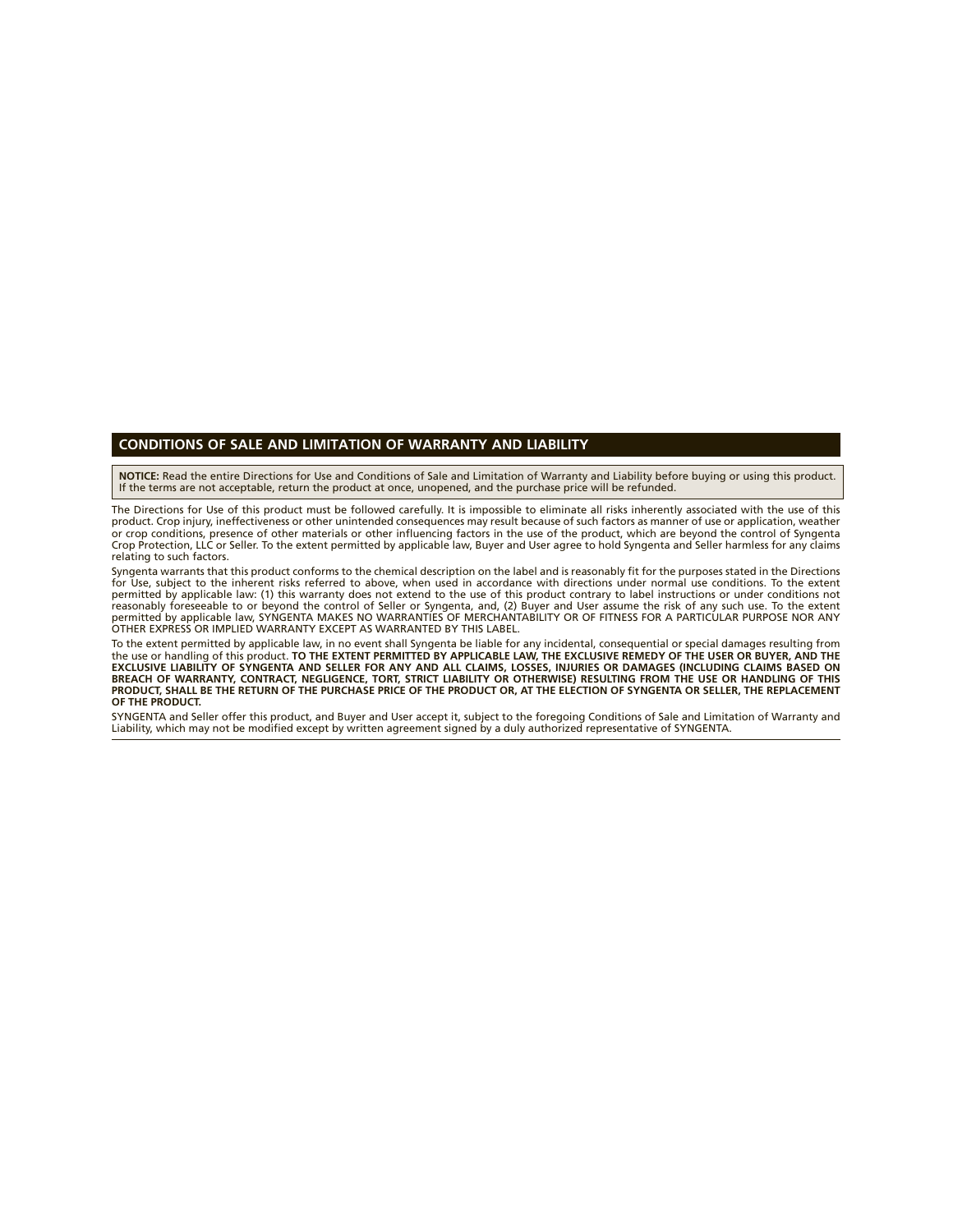Arilon®, the ALLIANCE FRAME<br>the SYNGENTA Logo<br>and the PURPOSE ICON<br>are Trademarks of a<br>Syngenta Group Company ©2015 Syngenta

 $\mathcal{Y}% _{M_{1},M_{2}}^{\alpha,\beta}(\mathcal{Y})$ 

For non-emergency (e.g., current product information), call Syngenta Crop Protection at 1-800-334-9481.

Manufactured for: Syngenta Crop Protection, LLC P.O. Box 18300 Greensboro, North Carolina 27419-8300

**SCP 1501A-L4B 1015 4061518**